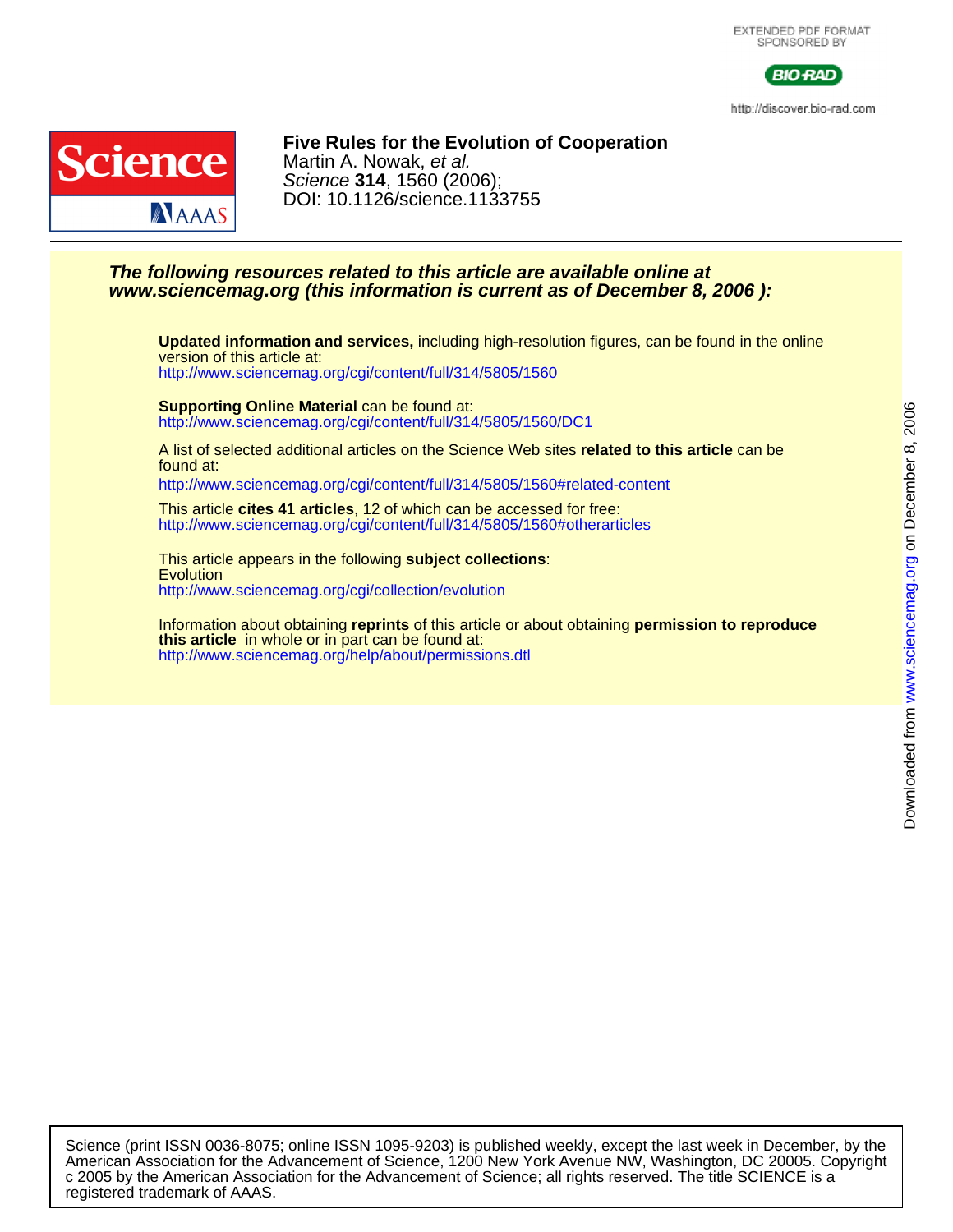# Five Rules for the Evolution of Cooperation

Martin A. Nowak

Cooperation is needed for evolution to construct new levels of organization. Genomes, cells, multicellular organisms, social insects, and human society are all based on cooperation. Cooperation means that selfish replicators forgo some of their reproductive potential to help one another. But natural selection implies competition and therefore opposes cooperation unless a specific mechanism is at work. Here I discuss five mechanisms for the evolution of cooperation: kin selection, direct reciprocity, indirect reciprocity, network reciprocity, and group selection. For each mechanism, a simple rule is derived that specifies whether natural selection can lead to cooperation.

**EV** volution is based on a fierce competition<br>between individuals and should therefore<br>reward only selfish behavior. Every gene,<br>every cell, and every organism should be debetween individuals and should therefore every cell, and every organism should be designed to promote its own evolutionary success at the expense of its competitors. Yet we observe cooperation on many levels of biological organization. Genes cooperate in genomes. Chromosomes cooperate in eukaryotic cells. Cells cooperate in multicellular organisms. There are many examples of cooperation among animals. Humans are the champions of cooperation: From hunter-gatherer societies to nation-states, cooperation is the decisive organizing principle of human society. No other life form on Earth is engaged in the same complex games of cooperation and defection. The question of how natural selection can lead to cooperative behavior has fascinated evolutionary biologists for several decades.

A cooperator is someone who pays a cost, c, for another individual to receive a benefit, b. A defector has no cost and does not deal out benefits. Cost and benefit are measured in terms of fitness. Reproduction can be genetic or cultural. In any mixed population, defectors have a higher average fitness than cooperators (Fig. 1). Therefore, selection acts to increase the relative abundance of defectors. After some time, cooperators vanish from the population. Remarkably, however, a population of only cooperators has the highest average fitness, whereas a population of only defectors has the lowest. Thus, natural selection constantly reduces the average fitness of the population. Fisher's fundamental theorem, which states that average fitness increases under constant selection, does not apply here because selection is frequency-dependent: The fitness of individuals depends on the frequency (= relative abundance) of cooperators in the population. We see that natural selection in well-mixed populations needs help for establishing cooperation.

## Kin Selection

When J. B. S. Haldane remarked, "I will jump into the river to save two brothers or eight cousins," he anticipated what became later known as Hamilton's rule  $(I)$ . This ingenious idea is that natural selection can favor cooperation if the donor and the recipient of an altruistic act are genetic relatives. More precisely, Hamilton's rule states that the coefficient of relatedness,  $r$ , must exceed the cost-to-benefit ratio of the altruistic act:

$$
r > c/b \tag{1}
$$

Relatedness is defined as the probability of sharing a gene. The probability that two brothers share the same gene by descent is 1/2; the same probability for cousins is 1/8. Hamilton's theory became widely known as "kin selection" or "inclusive fitness"  $(2-7)$ . When evaluating the fitness of the behavior induced by a certain gene, it is important to include the behavior's effect on kin who might carry the same gene. Therefore, the "extended phenotype" of cooperative behavior is the consequence of "selfish genes"  $(8, 9)$ .

## Direct Reciprocity

It is unsatisfactory to have a theory that can explain cooperation only among relatives. We also observe cooperation between unrelated individuals or even between members of different species. Such considerations led Trivers (10) to propose another mechanism for the evolution of cooperation, direct reciprocity. Assume that there are repeated encounters between the same two individuals. In every round, each player has a choice between cooperation and defection. If I cooperate now, you may cooperate later. Hence, it might pay off to cooperate. This game theoretic framework is known as the repeated Prisoner's Dilemma.

But what is a good strategy for playing this game? In two computer tournaments, Axelrod (11) discovered that the "winning strategy" was the simplest of all, tit-for-tat. This strategy always starts with a cooperation, then it does whatever the other player has done in the previous round: a cooperation for a cooperation, a defection for a defection. This simple concept captured the fascination of all enthusiasts of the repeated Prisoner's Dilemma. Many empirical and theoretical studies were inspired by Axelrod's groundbreaking work  $(12–14)$ .

But soon an Achilles heel of the world champion was revealed: If there are erroneous moves caused by "trembling hands" or "fuzzy minds," then the performance of tit-for-tat declines (15, 16). Tit-for-tat cannot correct mistakes, because an accidental defection leads to a long sequence of retaliation. At first, tit-for-tat was replaced by generous-tit-for-tat  $(17)$ , a strategy that cooperates whenever you cooperate, but sometimes cooperates although you have defected [with probability  $1 - (c/b)$ ]. Natural selection can promote forgiveness.

Subsequently, tit-for-tat was replaced by win-stay, lose-shift, which is the even simpler idea of repeating your previous move whenever you are doing well, but changing otherwise  $(18)$ . By various measures of success, win-stay, lose-shift is more robust than either tit-for-tat or generous-tit-for-tat  $(15, 18)$ . Titfor-tat is an efficient catalyst of cooperation in a society where nearly everybody is a defector, but once cooperation is established, win-stay, lose-shift is better able to maintain it.



#### **Declining average fitness**

Fig. 1. Without any mechanism for the evolution of cooperation, natural selection favors defectors. In a mixed population, defectors,  $D$ , have a higher payoff  $(=$  fitness) than cooperators,  $C$ . Therefore, natural selection continuously reduces the abundance,  $i$ , of cooperators until they are extinct. The average fitness of the population also declines under natural selection. The total population size is given by N. If there are *i* cooperators and  $N - i$  defectors, then the fitness of cooperators and defectors, respectively, is given by  $f_C = [b(i-1)/(N-1)] - c$  and  $f_D = bi/(N-1)$ . The average fitness of the population is given by  $\overline{f} = (b - c)i/N$ .

Program for Evolutionary Dynamics, Department of Organismic and Evolutionary Biology, and Department of Mathematics, Harvard University, Cambridge, MA 02138, USA. E-mail: martin\_nowak@harvard.edu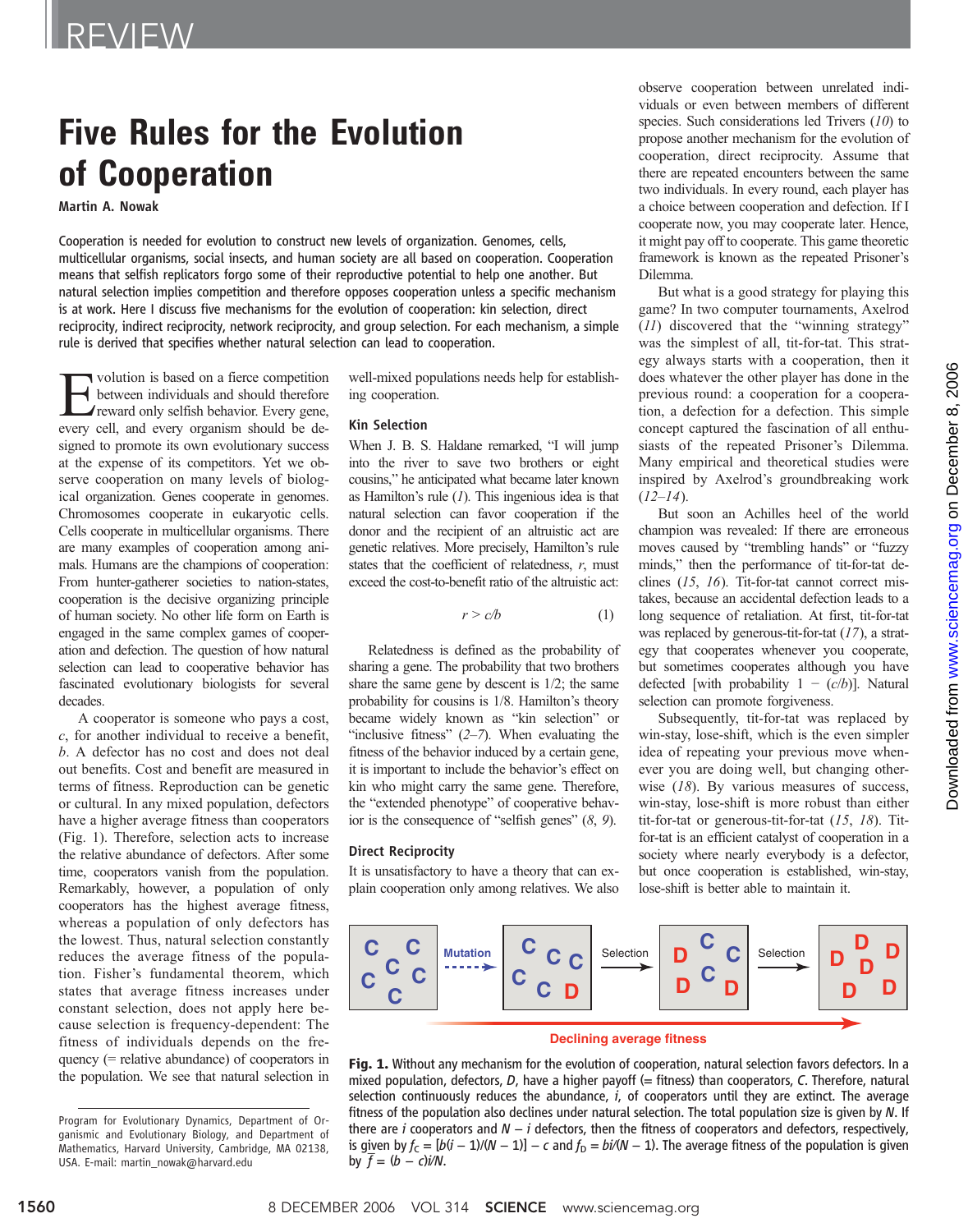The number of possible strategies for the repeated Prisoner's Dilemma is unlimited, but a simple general rule can be shown without any difficulty. Direct reciprocity can lead to the evolution of cooperation only if the probability, w, of another encounter between the same two individuals exceeds the cost-to-benefit ratio of the altruistic act:

 $w > c/b$  (2)

# Indirect Reciprocity

Direct reciprocity is a powerful mechanism for the evolution of cooperation, but it leaves out certain aspects that are particularly important for humans. Direct reciprocity relies on repeated encounters between the same two individuals, and both individuals must be able to provide help, which is less costly for the donor than it is beneficial for the recipient. But often the interactions among humans are asymmetric and fleeting. One person is in a position to help another, but there is no possibility for a direct reciprocation. We help strangers who are in need. We donate to charities that do not donate to us. Direct reciprocity is like a barter economy based on the immediate exchange of goods, whereas indirect reciprocity resembles the invention of money. The money that fuels the engines of indirect reciprocity is reputation.

Helping someone establishes a good reputation, which will be rewarded by others. When deciding how to act, we take into account the possible consequences for our reputation. We feel strongly about events that affect us directly, but we also take a keen interest in the affairs of others, as demonstrated by the contents of gossip.

In the standard framework of indirect reciprocity, there are randomly chosen pairwise encounters where the same two individuals need not meet again. One individual acts as donor, the other as recipient. The donor can decide whether or not to cooperate. The interaction is observed by a subset of the population who might inform others. Reputation allows evolution of cooperation by indirect reciprocity (19). Natural selection favors strategies that base the decision to help on the reputation of the recipient. Theoretical and empirical studies of indirect reciprocity show that people who are more helpful are more likely to receive help (20–28).

Although simple forms of indirect reciprocity can be found in animals (29), only humans seem to engage in the full complexity of the game. Indirect reciprocity has substantial cognitive demands. Not only must we remember our own interactions, we must also monitor the everchanging social network of the group. Language is needed to gain the information and spread the gossip associated with indirect reciprocity. Presumably, selection for indirect reciprocity and human language has played a decisive role in the evolution of human intelligence (28). Indirect reciprocity also leads to the evolution of morality (30) and social norms (21, 22).

The calculations of indirect reciprocity are complicated and only a tiny fraction of this universe has been uncovered, but again a simple rule has emerged (19). Indirect reciprocity can only promote cooperation if the probability,  $q$ , of knowing someone's reputation exceeds the cost-to-benefit ratio of the altruistic act:

 $q > c/b$  (3)

#### Network Reciprocity

The argument for natural selection of defection (Fig. 1) is based on a well-mixed population, where everybody interacts equally likely with everybody else. This approximation is used by all standard approaches to evolutionary game dynamics (31–34). But real populations are not well mixed. Spatial structures or social networks imply that some individuals interact more often than others. One approach of capturing this effect is evolutionary graph theory (35), which allows us to study how spatial structure affects evolutionary and ecological dynamics (36–39).

The individuals of a population occupy the vertices of a graph. The edges determine who interacts with whom. Let us consider plain cooperators and defectors without any strategic complexity. A cooperator pays a cost, c, for each neighbor to receive a benefit, b. Defectors have no costs, and their neighbors receive no benefits. In this setting, cooperators can prevail by forming network clusters, where they help each other. The resulting "network reciprocity" is a generalization of "spatial reciprocity" (40).

Games on graphs are easy to study by computer simulation, but they are difficult to analyze mathematically because of the enormous number of possible configurations that can arise. Nonetheless, a surprisingly simple rule determines whether network reciprocity can favor cooperation (41). The benefit-to-cost ratio must exceed the average number of neighbors, k, per individual:

$$
b/c \geq k
$$

 $(4)$ 

#### Group Selection

Selection acts not only on individuals but also on groups. A group of cooperators might be more successful than a group of defectors. There have been many theoretical and empirical studies of group selection, with some controversy, and recently there has been a renaissance of such ideas under the heading of "multilevel selection"  $(42 - 50)$ .

A simple model of group selection works as follows  $(51)$ . A population is subdivided into groups. Cooperators help others in their own group. Defectors do not help. Individuals reproduce proportional to their payoff. Offspring are added to the same group. If a group reaches a certain size, it can split into two. In this case, another group becomes extinct in order to constrain the total population size. Note that only individuals reproduce, but selection emerges on two levels. There is competition between groups because some groups grow faster and split more often. In particular, pure cooperator groups grow faster than pure defector groups, whereas in any mixed group, defectors reproduce faster than cooperators. Therefore, selection on the lower level (within groups) favors defectors, whereas selection on the higher level (between groups) favors cooperators. This model is based on "group fecundity selection," which means that groups of cooperators have a higher rate of splitting in two. We can also imagine a model based on "group viability selection,"



REVIEW

Fig. 2. Evolutionary dynamics of cooperators and defectors. The red and blue arrows indicate selection favoring defectors and cooperators, respectively. (A) Without any mechanism for the evolution of cooperation, defectors dominate. A mechanism for the evolution of cooperation can allow cooperators to be the evolutionarily stable strategy (ESS), risk-dominant (RD), or advantageous (AD) in comparison with defectors. (B) Cooperators are ESS if they can resist invasion by defectors. (C) Cooperators are RD if the basin of attraction of defectors is less than 1/2. (D) Cooperators are AD if the basin of attraction of defectors is less than 1/3. In this case, the fixation probability of a single cooperator in a finite population of defectors is greater than the inverse of the population size (for weak selection). (E) Some mechanisms allow cooperators to dominate defectors.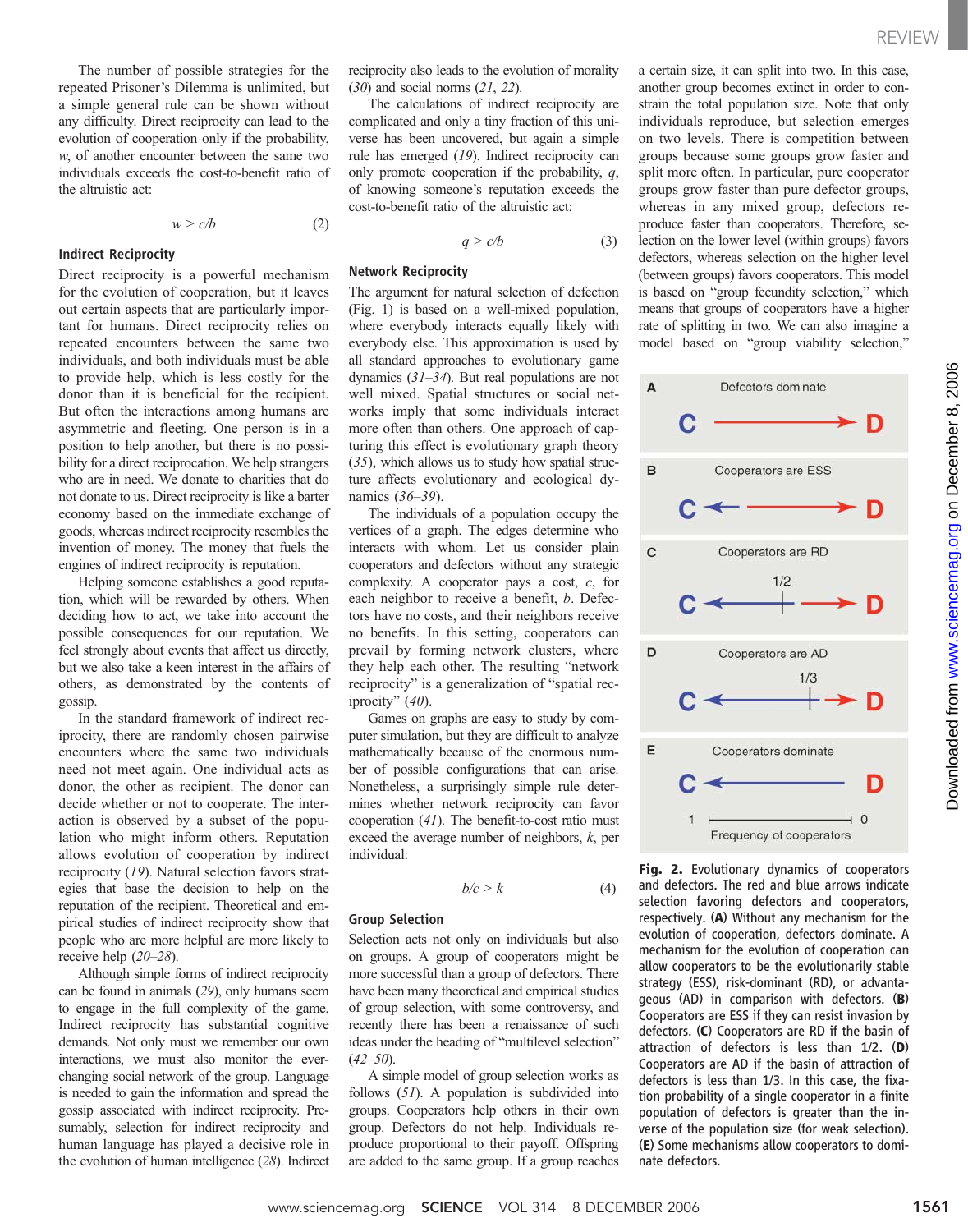where groups of cooperators are less likely to go extinct.

In the mathematically convenient limit of weak selection and rare group splitting, we obtain a simple result  $(51)$ : If *n* is the maximum group size and  $m$  is the number of groups, then group selection allows evolution of cooperation, provided that

$$
b/c > 1 + (n/m) \tag{5}
$$

## Evolutionary Success

Before proceeding to a comparative analysis of the five mechanisms, let me introduce some



Fig. 3. Five mechanisms for the evolution of cooperation. Kin selection operates when the donor and the recipient of an altruistic act are genetic relatives. Direct reciprocity requires repeated encounters between the same two individuals. Indirect reciprocity is based on reputation; a helpful individual is more likely to receive help. Network reciprocity means that clusters of cooperators outcompete defectors. Group selection is the idea that competition is not only between individuals but also between groups.

measures of evolutionary success. Suppose a game between two strategies, cooperators C and defectors  $D$ , is given by the payoff matrix

$$
\begin{array}{ccc}\nC & D \\
C & \alpha & \beta \\
D & \gamma & \delta\n\end{array}
$$

The entries denote the payoff for the row player. Without any mechanism for the evolution of cooperation, defectors dominate cooperators, which means  $\alpha < \gamma$  and  $\beta < \delta$ . A mechanism for the evolution of cooperation can change these inequalities.

1) If  $\alpha > \gamma$ , then cooperation is an evolutionarily stable strategy (ESS). An infinitely large population of cooperators cannot be invaded by defectors under deterministic selection dynamics (32).

2) If  $\alpha + \beta > \gamma + \delta$ , then cooperators are risk-dominant (RD). If both strategies are ESS, then the risk-dominant strategy has the bigger basin of attraction.

3) If  $\alpha + 2\beta > \gamma + 2\delta$ , then cooperators are advantageous (AD). This concept is important for stochastic game dynamics in finite populations. Here, the crucial quantity is the fixation probability of a strategy, defined as the probability that the lineage arising from a single mutant of that strategy will take over the entire population consisting of the other strategy. An AD strategy has a fixation probability greater than the inverse of the population size, 1/N. The condition can also be expressed as a 1/3 rule: If the fitness of the invading strategy at a frequency of 1/3 is greater than the fitness of the resident, then the fixation probability of the invader is greater than 1/N. This condition holds in the limit of weak selection (52).

A mechanism for the evolution of cooperation can ensure that cooperators become ESS, RD, or AD (Fig. 2). Some mechanisms even allow cooperators to dominate defectors, which means  $\alpha > \gamma$  and  $\beta > \delta$ .

#### Comparative Analysis

We have encountered five mechanisms for the evolution of cooperation (Fig. 3). Although the mathematical formalisms underlying the five mechanisms are very different, at the center of each theory is a simple rule. I now present a coherent mathematical framework that allows the derivation of all five rules. The crucial idea is that each mechanism can be presented as a game between two strategies given by a  $2 \times 2$ payoff matrix (Table 1). From this matrix, we can derive the relevant condition for evolution of cooperation.

For kin selection, I use the approach of inclusive fitness proposed by Maynard Smith  $(31)$ . The relatedness between two players is r. Therefore, your payoff multiplied by  $r$  is added to mine. A second method, shown in (53), leads to a different matrix but the same result. For direct reciprocity, the cooperators use tit-for-tat while the defectors use "always-defect." The expected number of rounds is  $1/(1 - w)$ . Two tit-for-tat players cooperate all the time. Tit-fortat versus always-defect cooperates only in the first move and then defects. For indirect reciprocity, the probability of knowing someone's reputation is given by  $q$ . A cooperator helps unless the reputation of the other person indicates a defector. A defector never helps. For network reciprocity, it can be shown that the expected frequency of cooperators is described by a standard replicator equation with a transformed payoff matrix (54). For group selection, the payoff matrices of the two games—within

www.sciencemag.orgon December 8, 2006 Downloaded from www.sciencemag.org on December 8, 2006 Downloaded from

**Table 1.** Each mechanism can be described by a simple  $2 \times 2$  payoff matrix, which specifies the interaction between cooperators and defectors. From these matrices we can directly derive the necessary conditions for evolution of cooperation. The parameters  $c$  and  $b$  denote, respectively, the cost for the donor and the benefit for the recipient. For network reciprocity, we use the parameter  $H =$  $[(b - c)k - 2c]/[(k + 1)(k - 2)]$ . All conditions can be expressed as the benefit-to-cost ratio exceeding a critical value. See (53) for further explanations of the underlying calculations.

|                                |                    |                                     |                           | Cooperation is                           |                                                                                                 |                                |                                                                                                                   |
|--------------------------------|--------------------|-------------------------------------|---------------------------|------------------------------------------|-------------------------------------------------------------------------------------------------|--------------------------------|-------------------------------------------------------------------------------------------------------------------|
|                                |                    | C                                   | <b>Payoff matrix</b><br>D | <b>ESS</b>                               | <b>RD</b>                                                                                       | AD                             |                                                                                                                   |
| <b>Kin</b><br>selection        | D                  | $C$ $(b-c)(1+r)$<br>$b-rc$          | $br-c$<br>$\overline{0}$  |                                          | $\frac{b}{c} > \frac{1}{r}$ $\frac{b}{c} > \frac{1}{r}$ $\frac{b}{c} > \frac{1}{r}$             |                                | rgenetic relatedness                                                                                              |
| <b>Direct</b><br>reciprocity   | D                  | $C$ $(b-c)/(1-w)$<br>$\overline{b}$ | $-c$<br>$\theta$          | $rac{b}{-}$ > $rac{1}{-}$<br>$c \quad w$ | $rac{b}{c}$ > $rac{2-w}{w}$                                                                     | $\frac{b}{c} > \frac{3-2w}{w}$ | wprobability of next round                                                                                        |
| <b>Indirect</b><br>reciprocity | $\mathcal{C}$<br>D | $b - c$<br>$b(1-q)$                 | $-c(1-q)$<br>$\Omega$     |                                          |                                                                                                 |                                | $\frac{b}{c} > \frac{1}{q}$ $\frac{b}{c} > \frac{2-q}{q}$ $\frac{b}{c} > \frac{3-2q}{q}$ qsocial acquaintanceship |
| <b>Network</b><br>reciprocity  | C<br>D             | $b - c$<br>$b-H$                    | $H-c$<br>$\Omega$         |                                          |                                                                                                 |                                | $\frac{b}{c} > k$ $\frac{b}{c} > k$ $\frac{b}{c} > k$ k number of neighbors                                       |
| <b>Group</b><br>selection      | D                  | $C$ $(b-c)(m+n)$ $(b-c)m-cn$<br>bn  | $\Omega$                  |                                          | $\frac{b}{c} > 1 + \frac{n}{m}$ $\frac{b}{c} > 1 + \frac{n}{m}$ $\frac{b}{c} > 1 + \frac{n}{m}$ |                                | $n$ group size<br>$m$ number of groups                                                                            |